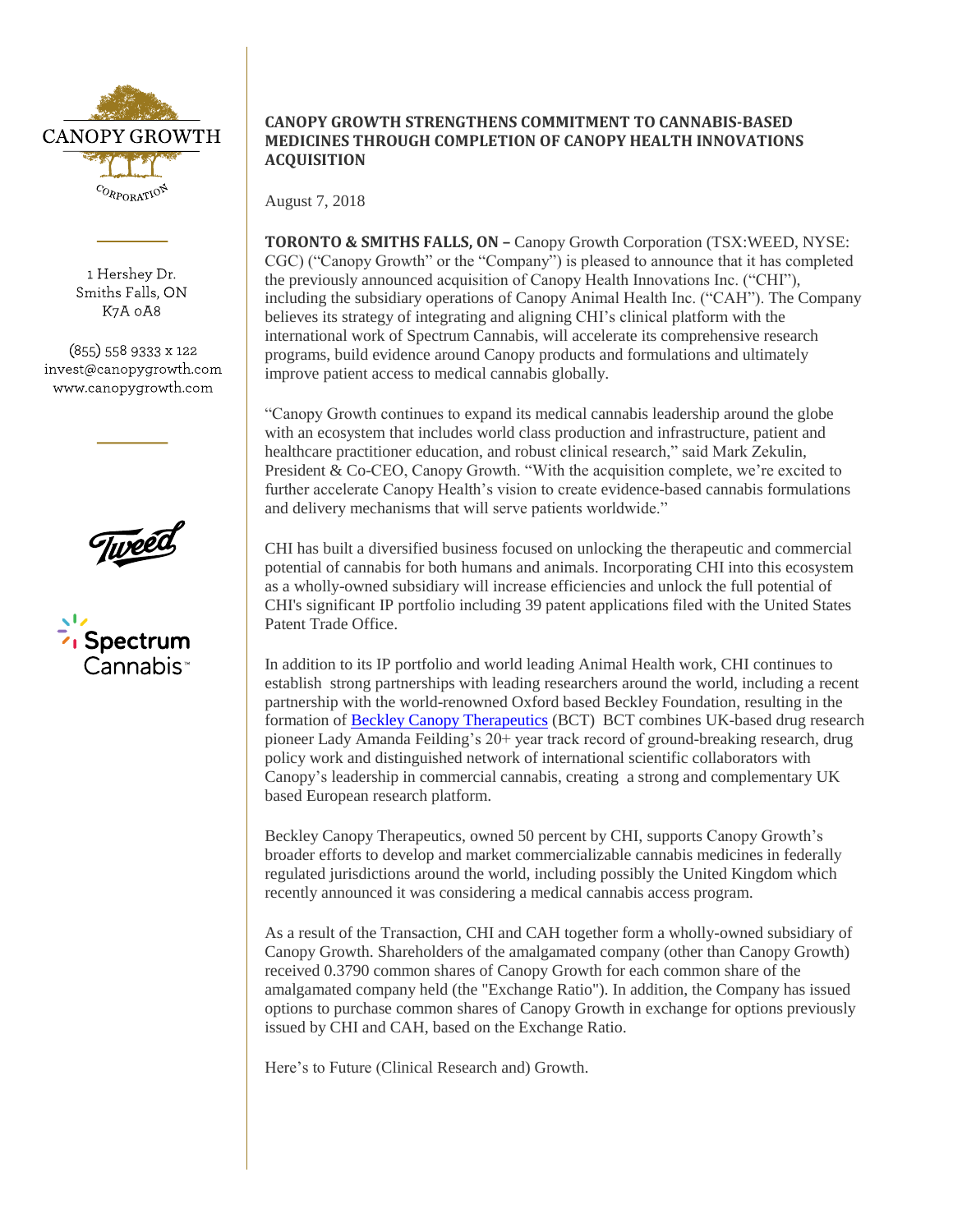Contact:

Caitlin O'Hara Media Relations [Caitlin.ohara@canopygrowth.com](mailto:Caitlin.ohara@canopygrowth.com) 613-291-3239

Investor Relations Tyler Burns [Tyler.burns@canopygrowth.com](mailto:Tyler.burns@canopygrowth.com) 855-558-9333 ex 122

Director: Bruce Linton [tmx@canopygrowth.com](mailto:tmx@canopygrowth.com)

## **About Canopy Growth Corporation**

Canopy Growth is a world-leading diversified cannabis and hemp company, offering distinct brands and curated cannabis varieties in dried, oil and Softgel capsule forms. From product and process innovation to market execution, Canopy Growth is driven by a passion for leadership and a commitment to building a world-class cannabis company one product, site and country at a time.

Canopy Growth has established partnerships with leading sector names including cannabis icon Snoop Dogg, breeding legends DNA Genetics and Green House seeds, and Fortune 500 alcohol leader Constellation Brands, to name but a few. Canopy Growth operates ten cannabis production sites with over 2.4 million square feet of production capacity, including over 500,000 square feet of GMP-certified production space. Canopy Growth has operations in 10 countries across five continents. The Company is proudly dedicated to educating healthcare practitioners, conducting robust clinical research, and furthering the public's understanding of cannabis, and through its fully owned subsidiary, Canopy Health Innovations, has devoted millions of dollars toward cutting edge, commercializable research and IP development. Through partly owned subsidiary Canopy Rivers Corporation, Canopy Growth is providing resources and investment to new market entrants and building a portfolio of stable investments in the sector. From our historic public listing to our continued international expansion, pride in advancing shareholder value through leadership is engrained in all we do at Canopy Growth. For more information visit [www.canopygrowth.com](http://www.canopygrowth.com/)

## **About Canopy Health Innovations**

Canopy Health Innovations (Canopy Health) operates as an affiliated research arm of Canopy Growth Corporation and its subsidiaries. Canopy Health is owned fully by Canopy Growth and its business model is to engage simultaneously in numerous research areas, with a strict focus on the creation and enhancement of intellectual property, which is then retained exclusively on a first-priority basis. Canopy Health is focused on providing more in depth and advanced understanding of the cannabis plant and the potential medical uses for both humans and animals. This combined with a more favourable regulatory system, and a global paradigm shift towards the normalization of cannabis, positions Canopy Health as an ideal company to conduct research, and develop safe, effective, natural medicines derived from cannabis.

## **Notice Regarding Forward Looking Statements**

This news release contains "forward-looking statements" within the meaning of the United States Private Securities Litigation Reform Act of 1995 and "forward-looking information" within the meaning of applicable Canadian securities legislation. Often, but not always, forwardlooking statements and information can be identified by the use of words such as "plans", "expects" or "does not expect", "is expected", "estimates", "intends", "anticipates" or "does not anticipate", or "believes", or variations of such words and phrases or state that certain actions, events or results "may", "could", "would", "might" or "will" be taken, occur or be achieved. Forward-looking statements or information involve known and unknown risks, uncertainties and other factors which may cause the actual results, performance or achievements of Canopy Growth or its subsidiaries to be materially different from any future results, performance or achievements expressed or implied by the forward-looking statements or information contained in this news release. Canopy Growth's ability to realize the anticipated benefits from the acquisition of CHI and CAH is subject to a number of factors, many of which are outside the control of Canopy Growth, and some of the anticipated benefits may not come to fruition. Risks, uncertainties and other factors involved with forward-looking information could cause actual events, results, performance, prospects and opportunities to differ materially from those expressed or implied by such forward-looking information, and such risks contained in the Company's annual information form dated June 27, 2018 and filed with Canadian securities regulators available on the Company's issuer profile on SEDAR a[t www.sedar.com.](http://www.sedar.com/) Although the Company believes that the assumptions and factors used in preparing the forward-looking information or forward-looking statements in this news release are reasonable, undue reliance should not be placed on such information and no assurance can be given that such events will occur in the disclosed time frames or at all. The forward-looking information and forward-looking statements included in this news release are made as of